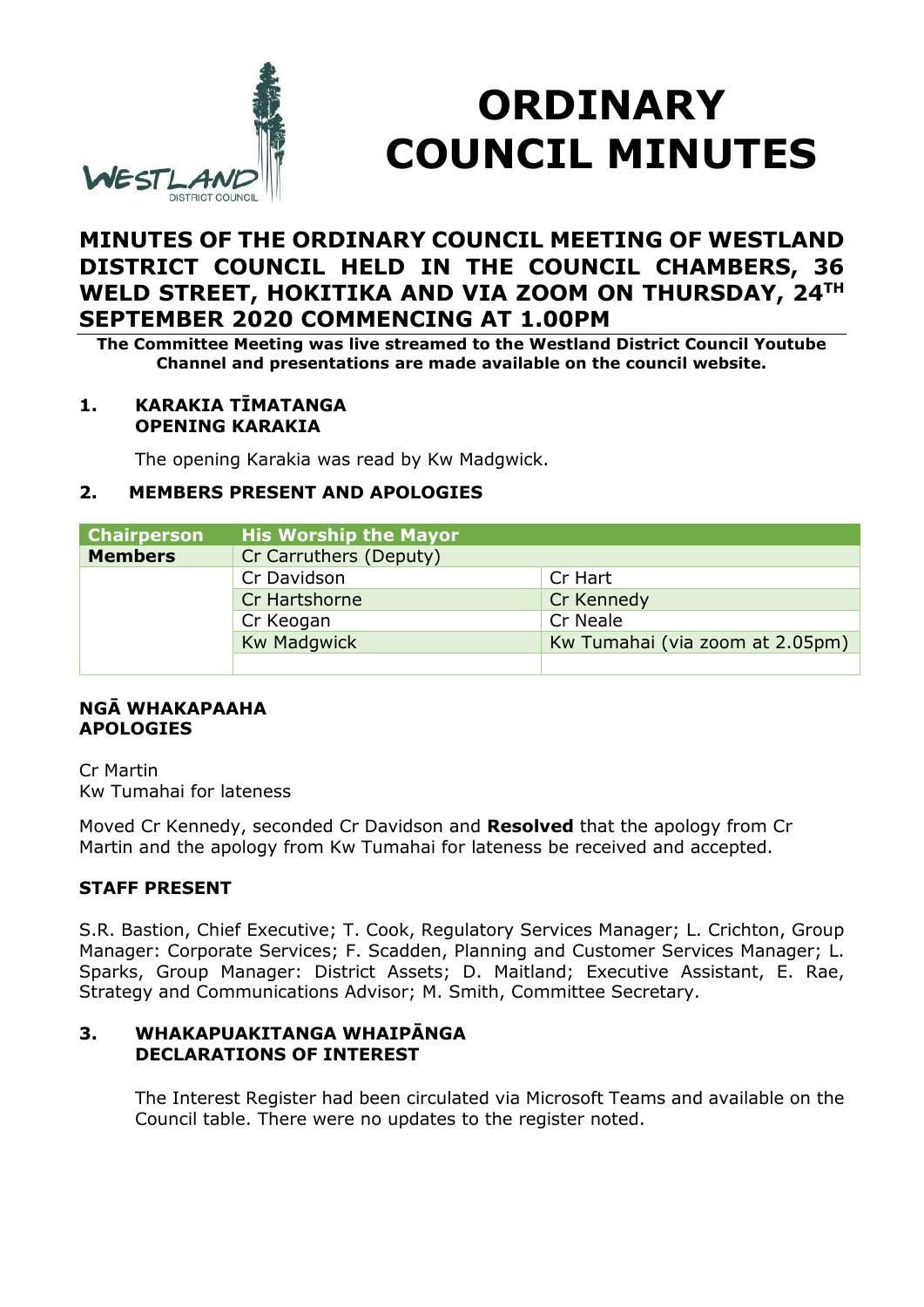# **4. NGĀ TAKE WHAWHATI TATA KĀORE I TE RĀRANGI TAKE URGENT ITEMS NOT ON THE AGENDA**

There were no urgent items of business not on the Council Agenda.

#### **5. NGĀ MENETI O TE HUI KAUNIHERA MINUTES OF MEETINGS**

The Minutes of the previous Meetings were circulated separately via Microsoft Teams.

- **Extraordinary Council Meeting Minutes – 21 August 2020**
- **Extraordinary Chief Executive's Review Committee Meeting Minutes – 25 August 2020**
- **Ordinary Council Meeting Minutes – 27 August 2020**

Moved Deputy Mayor Carruthers, seconded Cr Keogan and **Resolved** that the Minutes of the Extraordinary and Ordinary Meetings above held on the 21 August 2020, 25 August 2020 and the 27 August 2020 be confirmed as a true and correct record of the meetings.

His Worship the Mayor **Approved** that his digital signature be added to the confirmed Meeting Minutes of the 21 August 2020, 25 August 2020 and the 27 August 2020. *(As per cl. 28 Schedule 7, LGA 2002)*

# **6. ACTION LIST**

The Chief Executive spoke to the Action List and provided the following updates:

#### **Kaniere School Cycleway**

The Council Engineers have finalised the road crossing plan, the signs and footpath construction to commence once the local network contractor has installed the fibre cable.

#### **Speed Limits Update**

The report to Council to be presented at today's Meeting.

**Transfer of Pensioner Housing to Destination Westland**

The Strategy Document is currently being completed and to be tabled at the Economic Development Committee Meeting on the 29<sup>th</sup> October 2020.

#### **Carnegie Building Project**

The application from Lotteries NZ was declined. The Chief Executive confirmed he has been in regular contact with The Ministry regarding the application to the Culture and Heritage Fund.

#### **Fox Landfill**

A PGF Funding application has been submitted to support the relocation of the Fox Landfill to Butlers Landfill and to do a final sweep of Fox River for any visible materials remaining. A further update will be given in the Chief Executive's Report.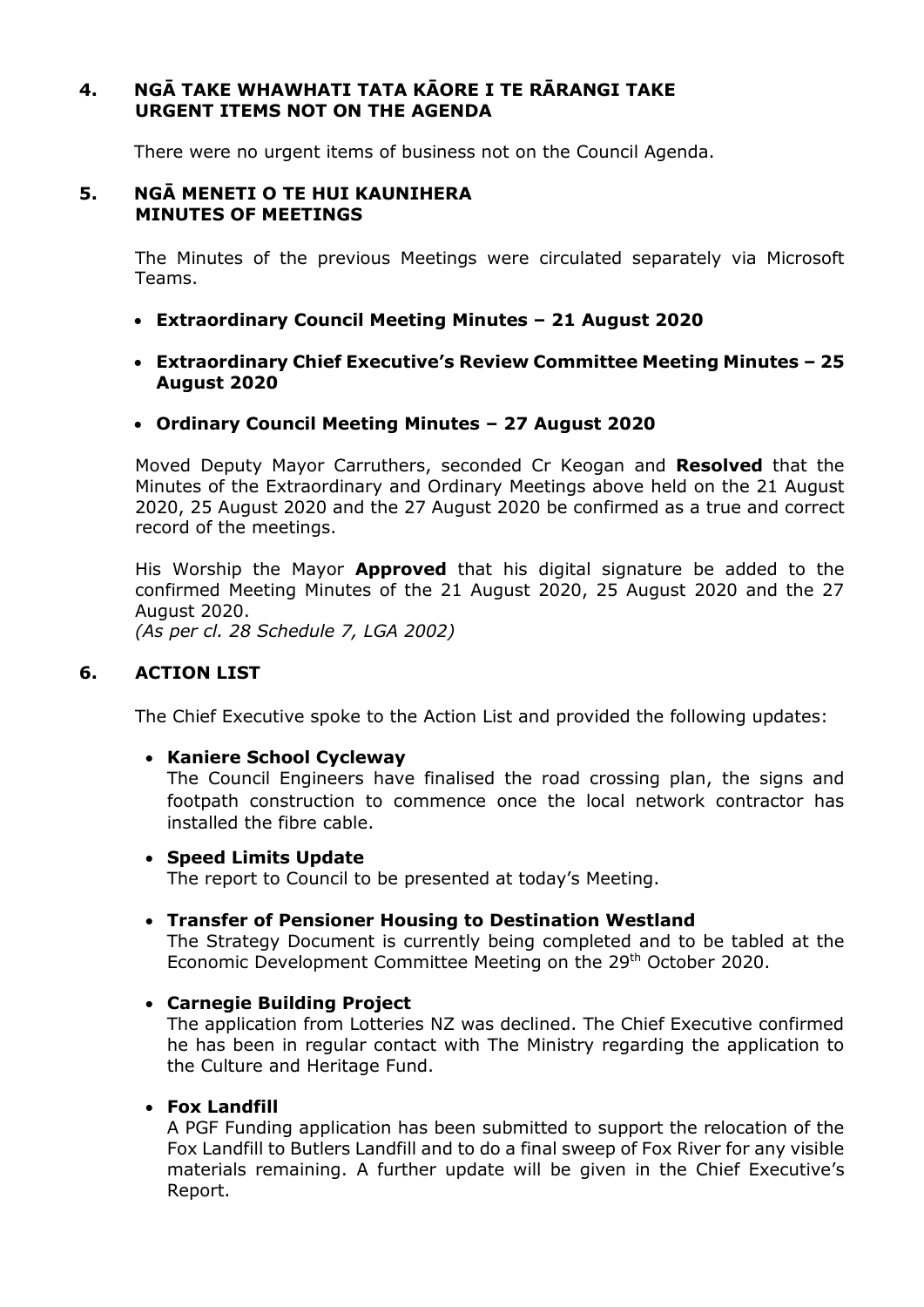# **Iwi Representation around the council table**

A remit to be written to Local Government New Zealand (LGNZ) for the 2021 AGM. To be discussed with other West Coast Councils for a systematic approach.

## **Rimu-Woodstock Lookout**

Now confirmed as a Council Asset, this has been assigned to District Assets and the remediation works have been completed. Still some maintenance works to be done. Requested this item now be removed from the action list.

## **Kaniere School Students – Cycle Trail**

As requested, the plan was sent to Councillors via teams for review.

#### **Letter to Jon Sullivan**

A letter was written and sent to Mr Sullivan.

Council discussed the proposed Kaniere School Crossing location. Topics covered were:

- Vehicle and pedestrian line of sight.
- Position of the crossings location on the corner.
- Traffic Speed at the proposed location.

*Action: The Chief Executive to review the proposed location to ensure all aspects have been covered.*

Moved Cr Neale, seconded Cr Hartshorne and **Resolved** that the updated Action List be received with the below amendments/updates:

- Rimu-Woodstock Lookout: Item be removed from the list.

The schedule of Agenda items was altered due to external presenters not yet being *available. The below two staff reports were brought forward.*

# **PŪRONGO KAIMAHI STAFF REPORTS**

# **Financial Performance: August 2020**

The Finance Manager spoke to this item and advised the purpose of this report is to provide an indication of Council's financial performance for two months to 31 August 2020.

Moved Cr Hart, seconded Cr Kennedy and **Resolved** that the Financial Performance Report: August 2020 from the Finance Manager be received.

# **Chief Executive's Quarterly Report**

The Chief Executive spoke to this item and advised that the purpose of this report is to:

- A) Provide an update on the positive aspects that are happening in the Westland District.
- B) Updates on any Matters of Significance & Priority.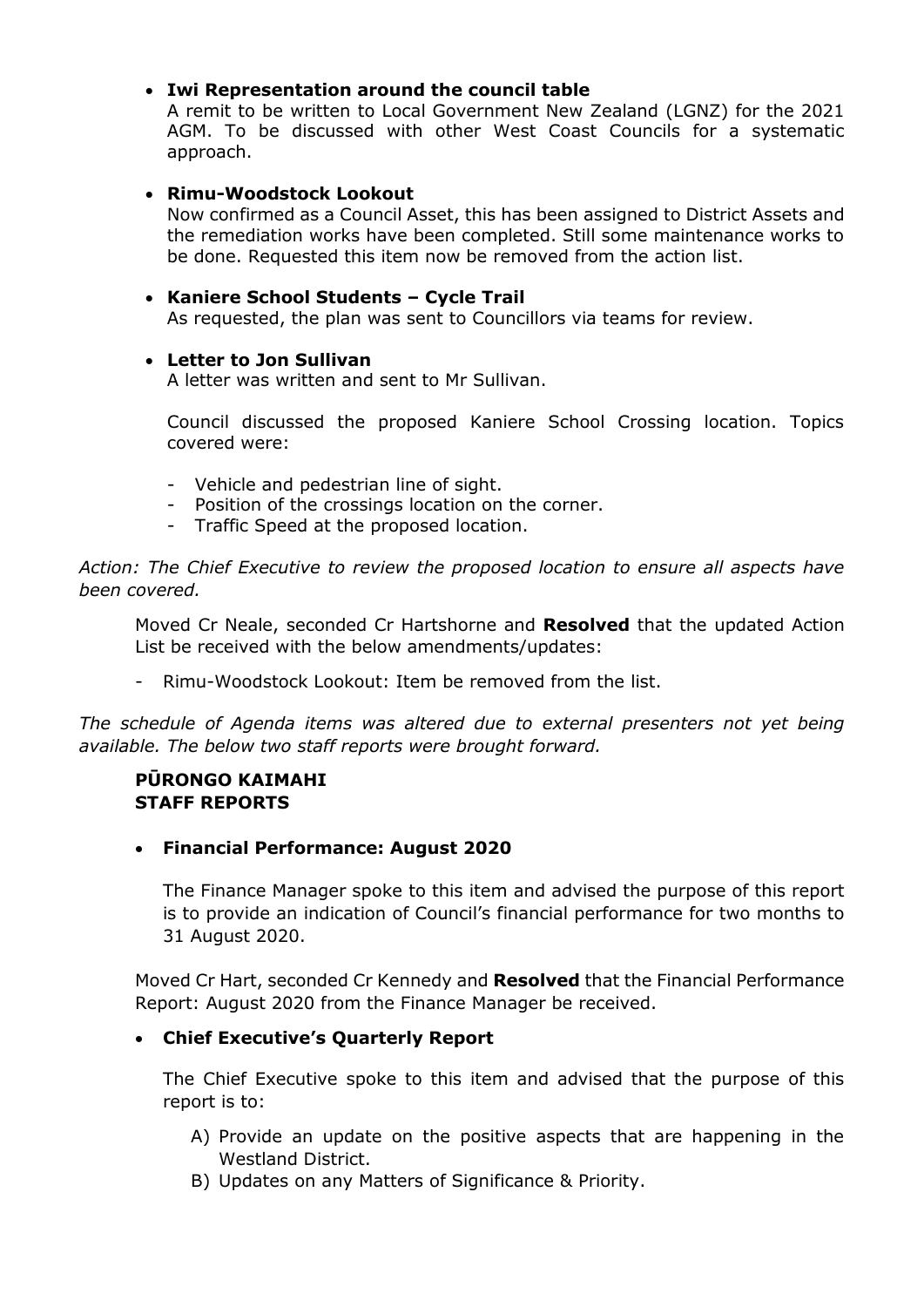The report covered the following topics:

- COVID-19 Response
- Mayoral Taskforce for Jobs
- Provisional Development Funding Projects
- Other Council Activities
- Staffing Updates
- Local Government Official Information and Meetings Act (LGOIMA) Updates

Moved Cr Hartshorne, seconded Cr Keogan and **Resolved** that the Quarterly Report from the Chief Executive dated 24 September 2020 be received.

#### **7. NGĀ TĀPAETANGA PRESENTATIONS**

#### **Graduated Driver Licensing Programme**

Keran Tsering, Driver Programme Manager spoke to this presentation and introduced one of the successful Graduates who spoke to their experience with the programme.

Moved Cr Kennedy, seconded Cr Hart and **Resolved** that the presentation from Keran Tsering, Driver Programme Manager from the Graduated Driver Licensing Programme be received.

# **Tiakina Ngā Manu, Battle for our Birds – Department of Conservation (DOC)**

Tom Belton, Regional Lead for Taikina Ngā Manu and Nicole Kunzmann, Operations Manager Hokitika spoke to this presentation covering the Department Of Conservation's work to protect vulnerable native species through predator control. The topics covered were:

- **-** Disappearing Songbirds and the places they live.
- **-** Aim to Predator Free by 2050
- **-** West Coast Predator Control Sites
- **-** Success Stories
- **-** Expected Outcomes and Monitoring
- **-** Addressing Public Concerns
- **-** Dealing with Harassment
- **-** Current Projects and Locations
- **-** Trapping and/or Aerial 1080 Landscape Scale Operations

Moved Cr Keogan, seconded Cr Neale and **Resolved** that the presentation from Tom Belton, Regional Lead for Taikina Nga Manu and Nicole Kunzmann, Operations Manager at the Department of Conservation be received.

*Kw Tumahai joined the meeting via zoom at 2.05pm.*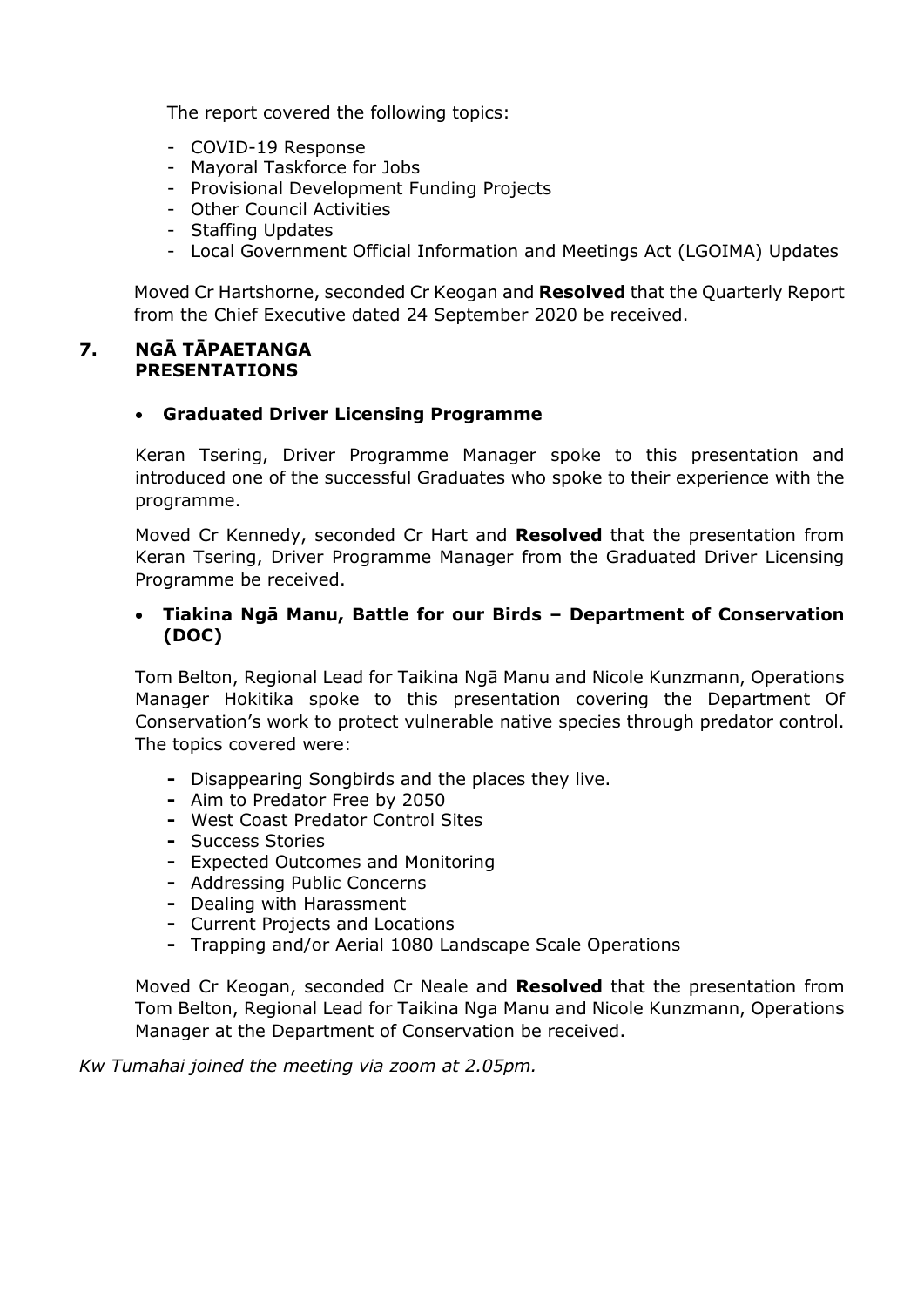# **8. PŪRONGO KAIMAHI STAFF REPORTS CONT.**

# **Chief Executive's Review Committee – Terms of Reference**

His Worship the Mayor spoke to this item and advised the purpose of the report is for Council to adopt the Terms of Reference (ToR) for the Chief Executive's Review Committee. Council previously had a ToR, with the Committee reporting to the Executive Committee of Council. These ToR are now required to be updated.

Moved Cr Neale, seconded Cr Hart and **Resolved** that Council adopts the Terms of Reference for the Chief Executive's Review Committee.

#### **Becoming a Guaranteeing Local Authority of the New Zealand Local Government Funding Agency Limited**

The Group Manager: Corporate Services spoke to this item and advised that the purpose of the report is for Council to resolve to become a guaranteeing Local Authority of the New Zealand Local Government Funding Agency (LGFA), approve the documents involved in becoming a guaranteeing Local Authority of LGFA, and to delegate authority to sign those documents.

Moved Cr Hart, seconded Cr Neale and **Resolved** that Council resolves to; (numbering reflects the clauses itemised in 1.4 above)

- 1.4.1 Receive the "Becoming a guaranteeing Local Authority of the New Zealand Local Government Funding Agency Limited" report, and
- 1.4.2 Notes the contents of that report, and
- 1.4.3 Confirms the Council's intention to become a guaranteeing Local Authority of the New Zealand Local Government Funding Agency (LGFA), and
- 1.4.4 Resolves that the Council become a guaranteeing Local Authority of the LGFA, and
- 1.4.5 Approves the documents that are attached to the "Becoming a guaranteeing Local Authority of the New Zealand Local Government Funding Agency Limited" that are referred to below, and
- 1.4.6 Authorises any two of the Councils elected members to execute the following deeds for the purposes of recommendations 1.4.3 and 1.4.4 above;
	- (a)Accession Deed to Guarantee and Indemnity; and
	- (b)Accession Deed to Equity Commitment Deed.
- 1.4.7 Delegates authority to the Chief Executive to execute the following documents for the purposes of the recommendations 1.4.3 and 1.4.4 above;
	- (a)Security Stock Certificate (in relation to the LGFA Equity Commitment Deed);
	- (b)Security Stock Certificate (in relation to the LGFA Guarantee and Indemnity); and
	- (c) Stock Issuance Certificate (in relation to the documents noted at 1.4.7 (a) and 1.4.7 (b) above).
- 1.4.8 Authorises the Chief Executive to execute the Chief Executive Certificate and Officers Certificate and such other documents and take such other steps on behalf of the Council as the Chief Executive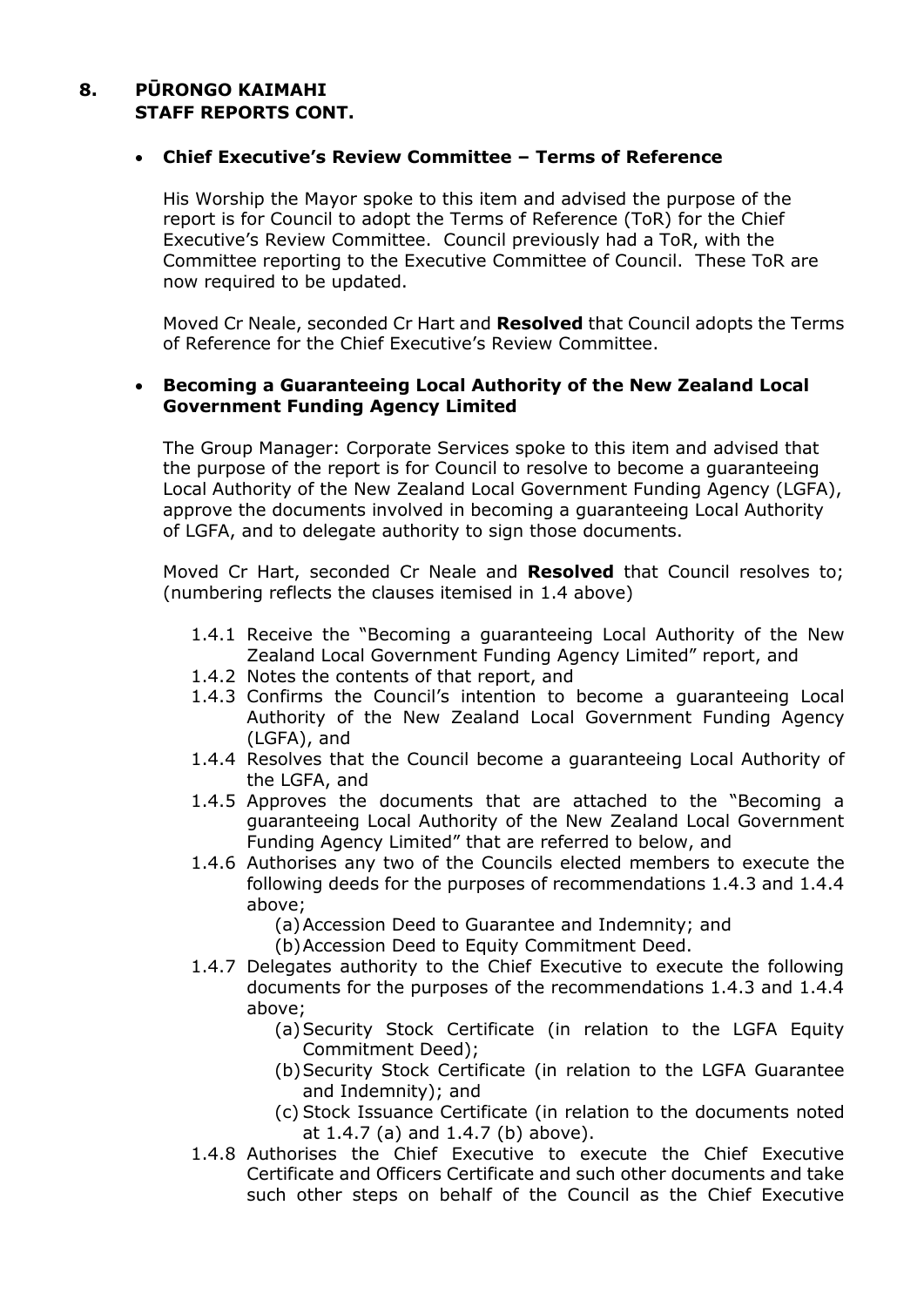considers it is necessary or desirable to execute or take to give effect to recommendations 1.4.3 and 1.4.4 above.

#### **Reserves Contribution Fund**

The Group Manager: Corporate Services spoke to this item and advised that the purpose of the report is to provide Council with an understanding of the Reserves Contribution Fund and to approve designated zones for use of the funds.

*Cr Kennedy left the Council Chambers at 2.49pm and returned at 2.50pm.*

Moved Cr Hartshorne, seconded Cr Keogan and **Resolved** that:

- A) Council receives the Report on Reserves Contribution Fund
- B) Council approves using the Community Rating Zones as designated zones.

# **Speed Limit Review Consultation Document Approval**

The Group Manager: District Assets spoke to this item and advised that the purpose of the report is to seek Council approval for the Speed Limit Review Consultation Document.

Cr Keogan requested the spelling of Keogans Road be corrected from Keoghans Road.

Moved Cr Hartshorne, seconded Cr Hart and **Resolved** that:

- A) That Council receives the report
- B) That Council resolves to adopt Option 1 and approve the speed limit review consultation document and carry out the public consultation process as required under the Land Transport Rule: Setting of Speed Limits 2017.

#### **9. KA MATATAPU TE WHAKATAUNGA I TE TŪMATANUI RESOLUTION TO GO INTO PUBLIC EXCLUDED**

(to consider and adopt confidential items)

 Moved Cr Neale, seconded Cr Davidson and **Resolved** that Council confirm that the public were excluded from the meeting in accordance with Section 48, Local Government Official Information and Meetings Act 1987 at 3.11pm.

The general subject of the matters to be considered while the public are excluded, the reason for passing this resolution in relation to each matter and the specific grounds under Section 48(1) of the Local Government Official Information and Meetings Act 1987 for the passing of the resolution are as follows:

| No. | Item General subject Reason<br>of each matter passing<br>to be considered resolution in resolution | relation to each<br>matter |  | for Ground(s) under Section<br>this $48(1)$ for the passing of this |  |  |
|-----|----------------------------------------------------------------------------------------------------|----------------------------|--|---------------------------------------------------------------------|--|--|
|-----|----------------------------------------------------------------------------------------------------|----------------------------|--|---------------------------------------------------------------------|--|--|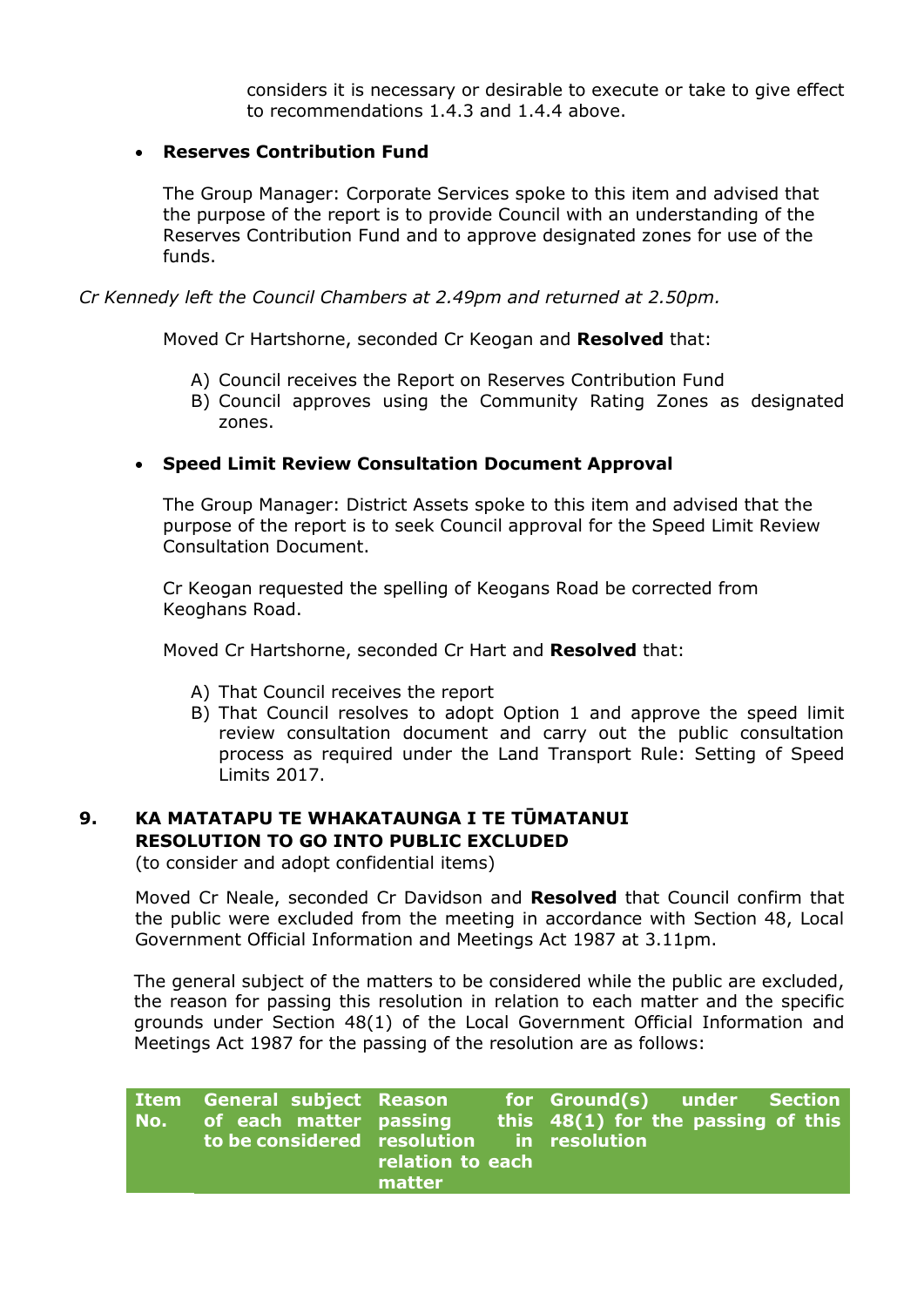| 1. | Confidential<br>Minutes $-$<br>Extraordinary<br><b>Chief Executive's</b><br>Review<br>Committee<br>Meeting 25<br>August 2020 | withhold<br>exist<br>under Section 7                    | Good reasons to That the public conduct of the<br>relevant part of the proceedings<br>of the meeting would be likely to<br>in the disclosure<br>result<br>оf<br>information for which good reason<br>or withholding exists.<br>Section $48(1)(a)$ |
|----|------------------------------------------------------------------------------------------------------------------------------|---------------------------------------------------------|---------------------------------------------------------------------------------------------------------------------------------------------------------------------------------------------------------------------------------------------------|
| 2. | Confidential<br>Minutes $-$<br><b>Ordinary Council</b><br>Meeting 27<br>August 2020                                          | Good reasons to<br>withhold<br>exist<br>under Section 7 | That the public conduct of the<br>relevant part of the proceedings<br>of the meeting would be likely to<br>disclosure<br>the<br>result<br>in l<br>Ωf<br>information for which good reason<br>or withholding exists.<br>Section $48(1)(a)$         |

This resolution is made in reliance on sections 48(1)(a) and (d) of the Local Government Official Information and Meetings Act 1987 and the particular interests or interests protected by section 7 of that Act, which would be prejudiced by the holding of the relevant part of the proceedings of the meeting in public are as follows:

| Item<br>No. | <b>Interest</b>                                                                                                                                                                                                                                                                            |  |
|-------------|--------------------------------------------------------------------------------------------------------------------------------------------------------------------------------------------------------------------------------------------------------------------------------------------|--|
|             | Protect the privacy of natural persons, including that of deceased natural<br>persons                                                                                                                                                                                                      |  |
| 1, 2        | Protect information where the making available of the information:<br>would disclose a trade secret; and<br>(i)<br>(ii) would be likely unreasonably to prejudice the commercial position of<br>the person who supplied or who is the subject of the information<br>(Schedule $7(2)(b)$ ). |  |
| 1, 2        | Enable any local authority holding the information to carry on, without<br>prejudice or disadvantage, negotiations (including commercial and<br>industrial negotiations) (Schedule 7(2)(i))                                                                                                |  |

Moved Cr Hart, seconded Cr Neale and **Resolved** that the business conducted in the 'Public Excluded Section' be confirmed and accordingly, the meeting went back to the open part of the meeting at 3.19pm

# **DATE OF NEXT ORDINARY COUNCIL MEETING – 22 OCTOBER 2020 COUNCIL CHAMBERS, 36 WELD STREET, HOKITIKA AND VIA ZOOM**

# **MEETING CLOSED AT 3.19PM**